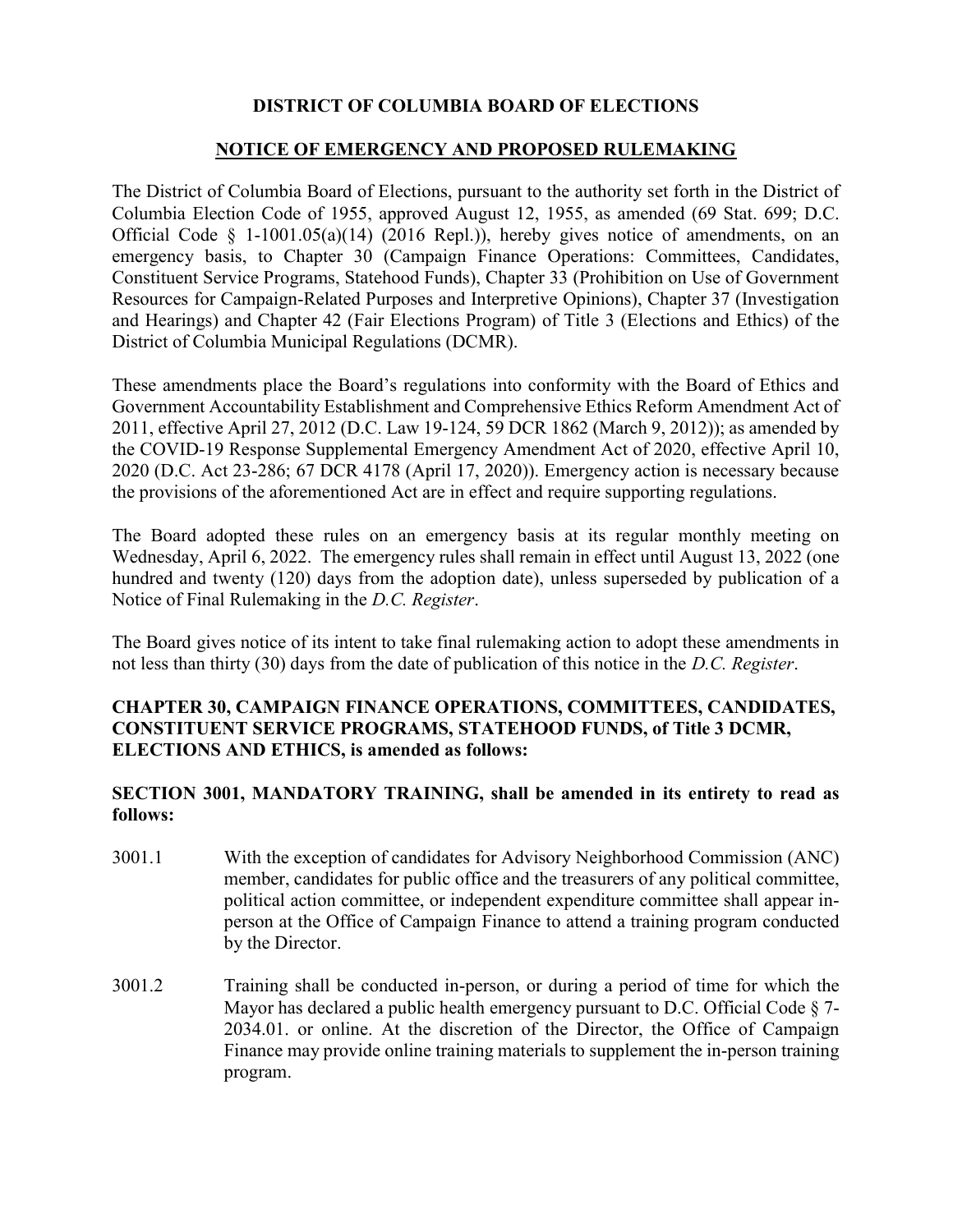- 3001.3 Such training shall include content on the Fair Elections Program and the requirements under this section pertaining to business contributors, including their affiliated entities, and covered contractors.
- 3001.4 Each candidate shall attend the Office of Campaign Finance training program within fifteen (15) calendar days of submitting the Statement of Candidacy form in accordance with § 3002.2, or as otherwise scheduled by the Office of Campaign Finance.
- 3001.5 The treasurer of the candidate's principal campaign committee shall attend the Office of Campaign Finance training program within fifteen (15) calendar days of submitting the Statement of Acceptance of Treasurer form in accordance with § 3000.25, or as otherwise scheduled by the Office of Campaign Finance.
- 3001.6 Each candidate and treasurer participating in the Office of Campaign Finance training program shall demonstrate completion by oath or affirmation to follow the District's campaign finance laws developed by the Director of Campaign Finance.
- 3001.7 The names of the participants and those participants who have not completed the training shall be prominently displayed on the website of the Office of Campaign Finance.

## SECTION 3008, FINANCIAL REPORTS AND STATEMENTS, is amended as follows:

#### Subsections 3008.30 – 3008.37, shall be amended to read as follows:

- 3008.30 A covered contractor shall comply with all requests made by the Office of Campaign Finance for information in any inquiry initiated by the Agency pertaining to a contribution by the business entity to a prohibited recipient about the business entity and its principals, including senior officers, the president, executive director, chief executive officer, chief operating officer, or chief financial officer.
- 3008.31 The Director of Campaign Finance shall identify, for each covered contractor, whether the covered contractor has contributed to a prohibited recipient during the prohibited period.
- 3008.32 The Director of Campaign Finance shall check the publicly available lists of covered contractors maintained by the contracting authority against the Reports of Receipts and Expenditures filed with the Office of Campaign Finance, following each filing deadline, to identity any unlawful contributions by a covered contractor.
	- (a) If a violation is determined, the Director will notify the covered contractor, the prohibited recipient who accepted the contribution, and the relevant contracting authority in order to allow the covered contractor and the prohibited recipient to cure the violation; and
	- (b) Notify the campaign treasurers of the relevant provisions under Chapter 30 of this Title.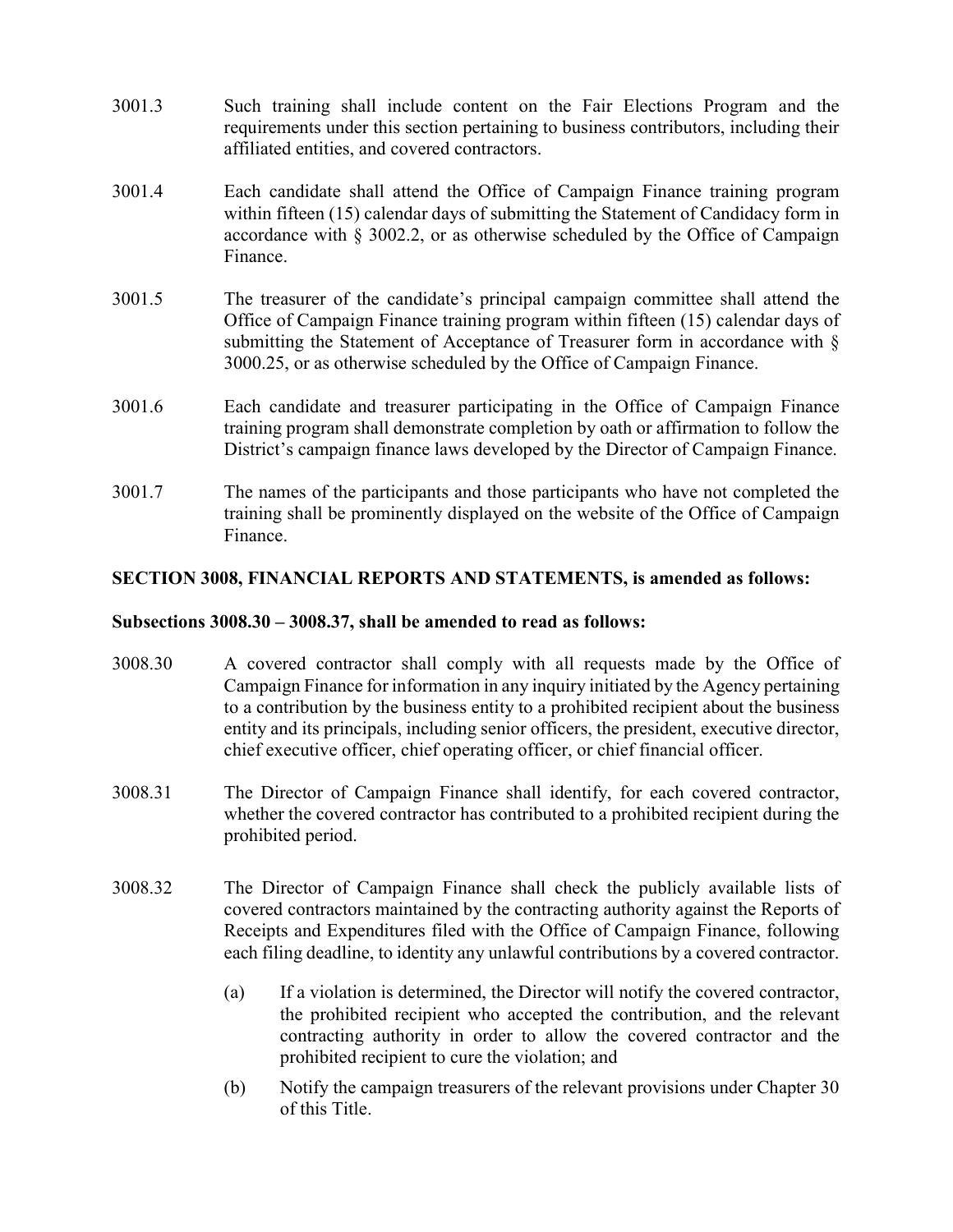- 3008.33 The Director of Campaign Finance shall make any reports prepared under this chapter available online, including a biennial report summarizing the receipts and expenditures of candidate, political committees, political action committees and independent expenditure committees, during the prior two (2)-year period.
- 3008.34 The Director of Campaign Finance shall make available any necessary information to the contracting authorities and the Office of the Chief Financial Officer to facilitate compliance with this section.
- 3008.35 A covered contractor that violates the provisions of this section may be considered to have breached the terms of any existing contract with the District. At the discretion of the relevant contracting authority, any existing contract of the covered contractor may be terminated. The covered contractor may also be disqualified from eligibility for future District contracts, including the extension or modification of any existing contract, for a period of 4 calendar years after the date of determination that a violation of this section has occurred.
- 3008.36 The Director shall publish and prominently display the names of any prohibited recipients or covered contractors found to be in violation of this section and § 3011 on the webpage of the Office of Campaign Finance.
- 3008.37 The Director of Campaign Finance shall publish a biennial report by December 31st of each odd-numbered year. The report shall describe the receipts and expenditures of candidate for Mayor, Attorney General, Chairman and members of the Council, members of the State Board of Education, shadow Senator, and shadow Representative, but not to include candidates for Advisory Neighborhood Commissioner. The reports shall provide, at a minimum, the following:
	- (a) A summary of each candidate's receipts, in dollar amount and percentage terms, by categories of contributors that the Director considers appropriate, such as the candidate, individuals, political committees, corporations, partnerships, labor organization and covered contractors:
	- (b) A summary of each candidate's receipts, in dollar amount and percentage terms, by the size of the contribution, including contributions of:
		- (1) Five Hundred Dollars (\$500) or more;
		- (2) Two Hundred Fifty Dollars (\$250) or more but less than \$500;
		- (3) One Hundred Dollars (\$100) or more but less than \$250; and
		- (4) Less than \$100;
	- (c) The total amount of a candidate's receipts and expenditures for primary and general elections, respectively, when applicable;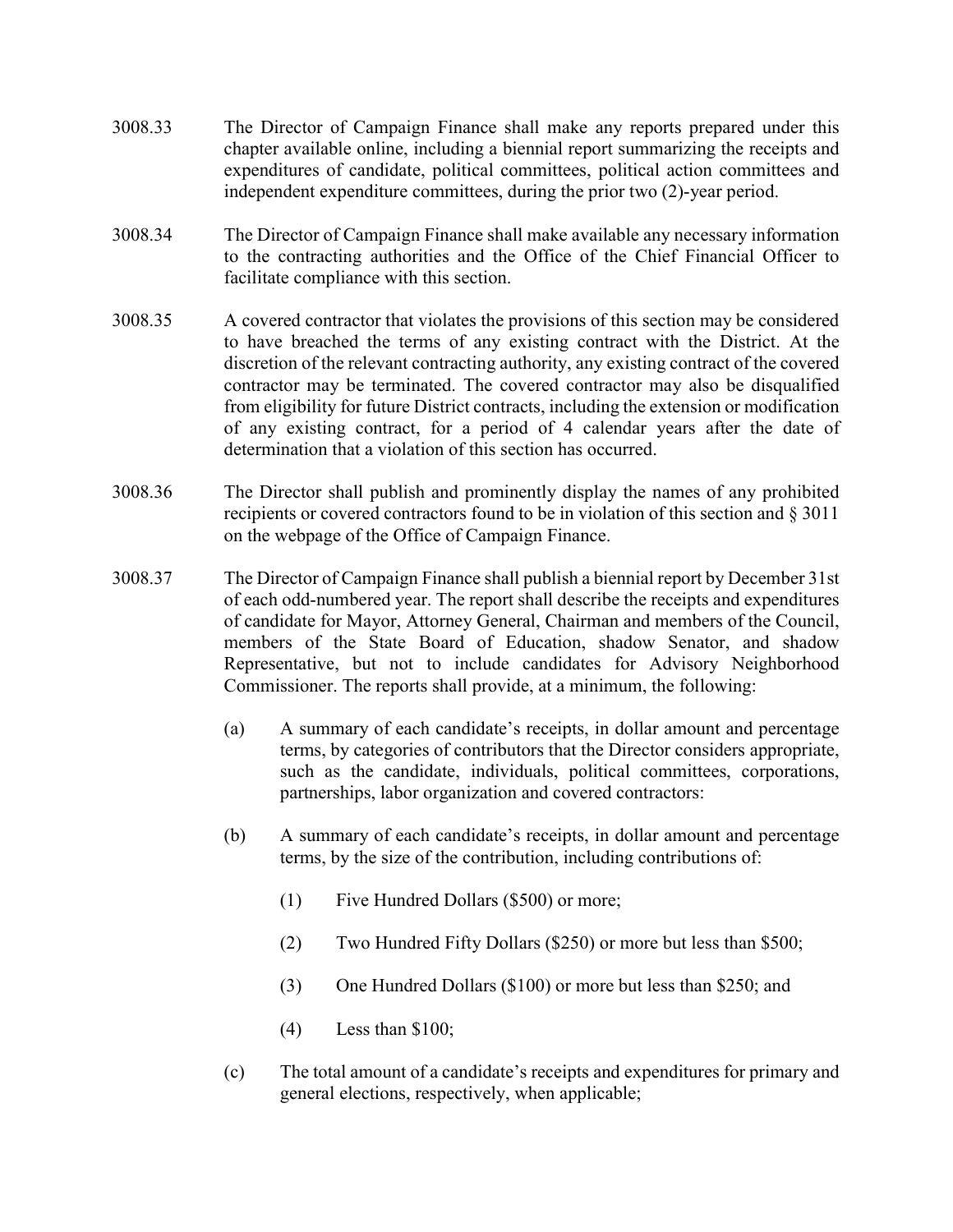- (d) A Summary of each candidate's expenditures, in dollar amount and percentage terms, by operating expenditures, transfers to other authorized committees, loan repayments, and refunds of contributions; and
- (e) A summary of the receipts and expenditures of political committees, political action committees and independent expenditure committees using categories considered appropriate by the Director of Campaign Finance; and

## SECTION 3011, LIMITATIONS ON CONTRIBUTIONS, shall be amended, as follows:

#### Subsection 3011.5, shall be amended to read as follows:

- 3011.5 For the purposes of the contribution limitations of this section, expenditures for candidates for office shall not be considered contributions or expenditures by or on behalf of a candidate when derived from:
	- (a) Personal funds belonging to candidates; and
	- (a) Funds from any person, political action committee, or independent expenditure committee advocating the election or defeat of any candidate for office; provided, that the contributions it has received and the expenditures it has made were not controlled by or coordinated with any public official or candidate, anyone acting on their behalf, or by any political committee authorized by the candidate.
	- (b) A candidate may make expenditures to reimburse the candidate for the candidate's childcare expenses incurred for campaign purposes.

#### Subsections 3011.30 – 3011.36, shall be amended to read as follows:

- 3011.30 Limitations on contributions under §§ 3011.1 3011.26 shall not apply to initiative or referendum measures.
- 3011.31 With the exception of contributions received to retire debt, a political committee or a candidate shall not receive or accept contributions after the election or defeat of the candidate for office, or after the candidate notifies the Office of Campaign Finance of the intent to terminate the candidacy.
- 3011.32 Limitations on contributions under §§ 3011.1 3011.29 shall not apply to candidates seeking certification and participating candidates of the Fair Elections Program, who are subject to the limitations on contributions under § 4205.
- 3011.33 Limitations on contributions under this section shall apply to political action committees during nonelection years.
- 3011.34 The contribution limits in this section shall not apply to independent expenditure committees.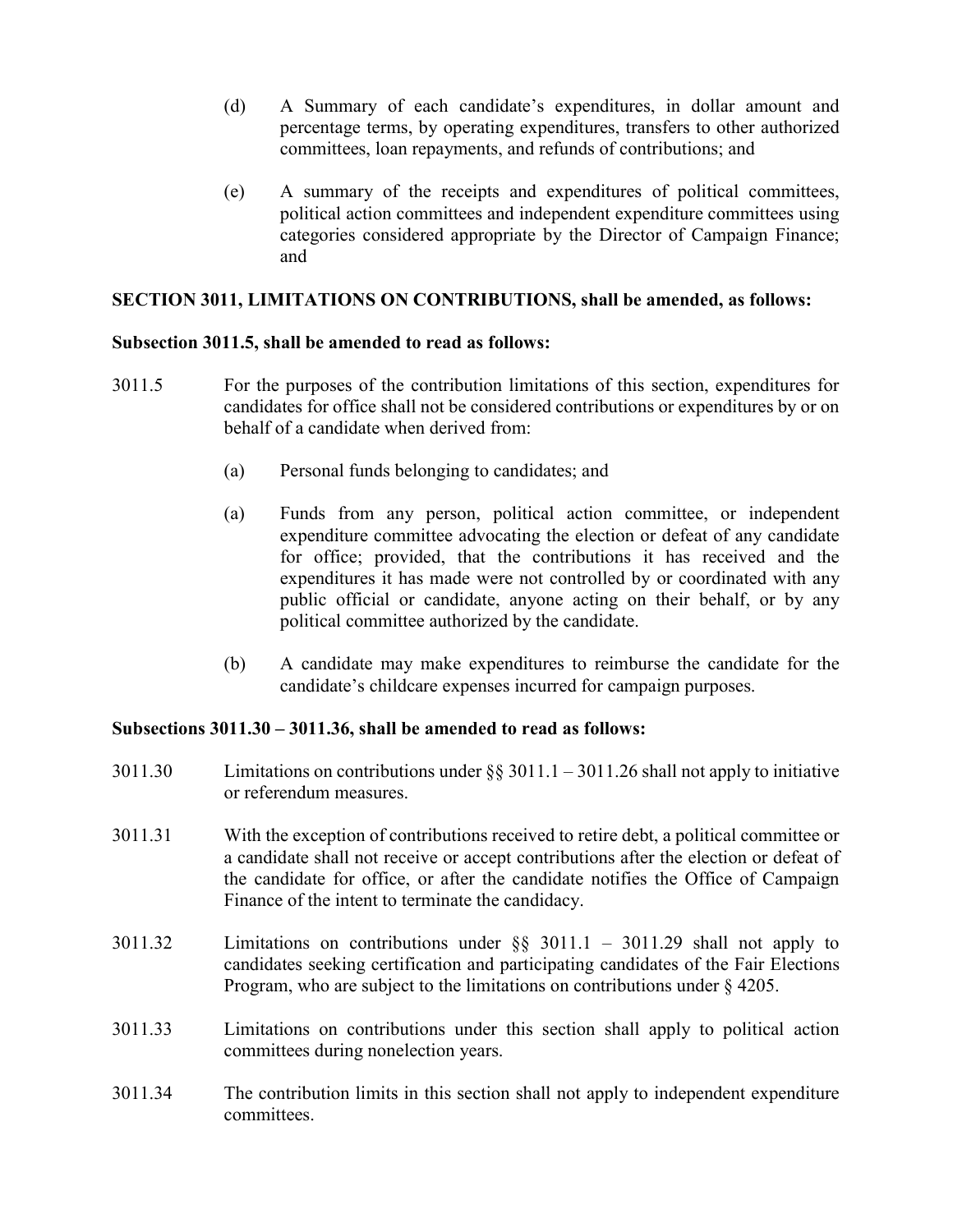- 3011.35 No covered contractor shall contribute to a prohibited recipient, as defined under §§ 3011.37, 3011.38 and 3011.39, during the prohibited period, as defined by D.C. Official Code § 1-1161.01 (45C). This prohibition shall not include a contribution by a covered contractor who is also a prohibited recipient to finance his or her own election. For the purpose of this section "prohibited period" means from the date of solicitation or similar invitation, or opportunity to contract (excluding leases, surpluses and dispositions), as further defined by D.C. Official Code § 1-1161.01 (45C), for the types of contracts described under D.C. Official Code §§ 1-1161.01  $(10C)(A)(ii)(I), (II), (III), and (IV).$
- 3011.36 For the purpose of § 3011.35, "covered contractor" means any business entity, or a principal of a business entity, seeking or holding a contract or multiple contracts with the District government, with an aggregate value of \$250,000.00 or more, as further defined by D.C. Official Code  $\S$  1-1161.01 (10C) (A)(i)

#### New Subsections 3011.37, 3011.38, 3011.39 and 3011.40, shall be added to read as follows:

- 3011.37 No covered contractor who is seeking or holding a contract with, or for which the procurement process would be overseen by a District agency subordinate to the Mayor shall make a contribution to the following prohibited recipients:
	- (a) The Mayor;
	- (b) Any candidate for Mayor;
	- (c) Any political committee affiliated with the Mayor or any candidate for Mayor; and
	- (d) Any constituent-service program affiliated with the Mayor.
- 3011.38 A covered contractor who is seeking or holding a contract with the Office of the Attorney General shall not make a contribution to the following prohibited recipients:
	- (a) The Attorney General;
	- (b) Any candidate for Attorney General; and
	- (c) Any political committee affiliated with the Attorney General or a candidate for Attorney General.
- 3011.39 A covered contractor who is seeking or holding a contract, with the Council, that must come before the Council for its approval, or otherwise be approved by the Council legislatively to take effect shall not contribute to the following prohibited recipients:
	- (a) Any Councilmember;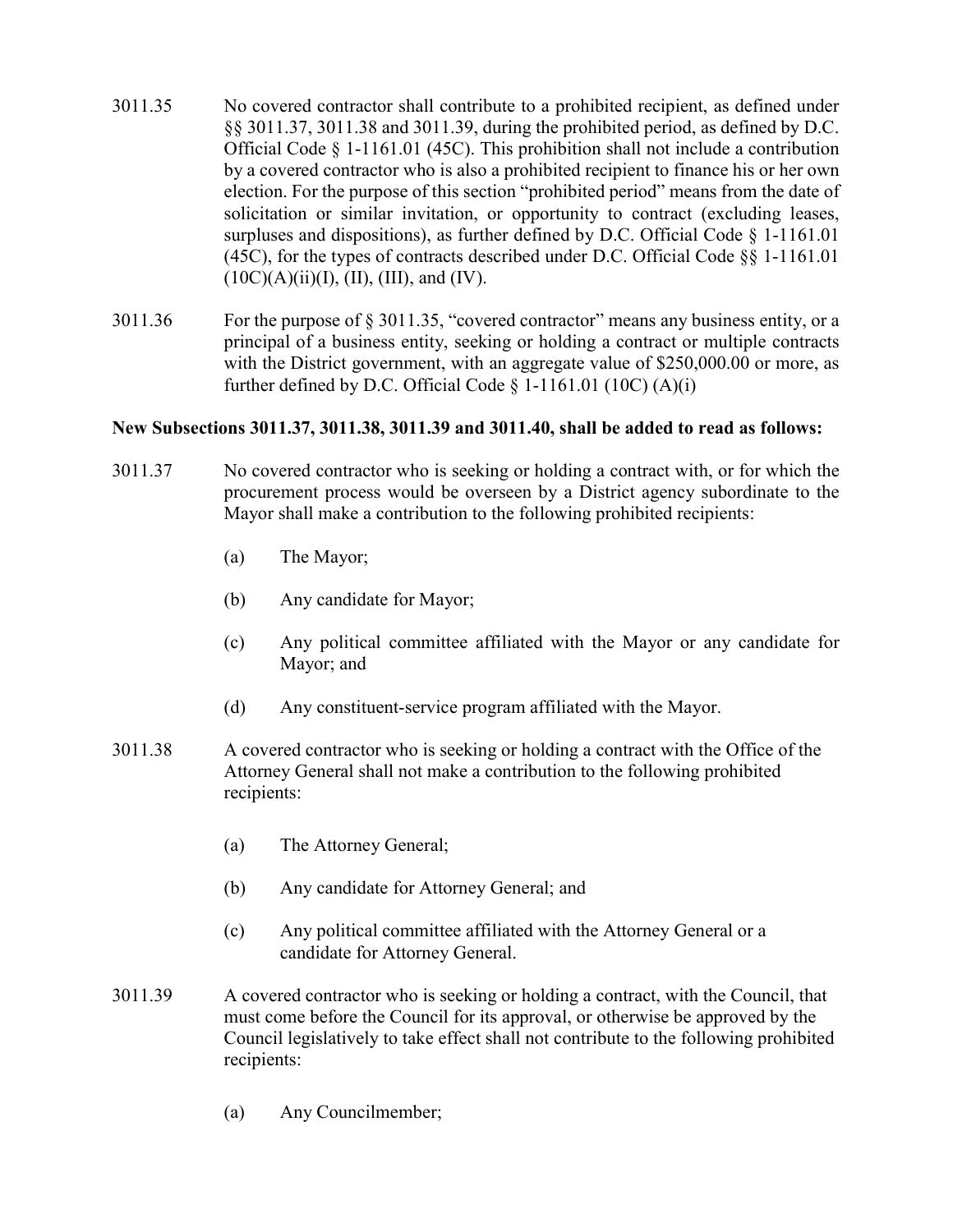- (b) Any candidate for Councilmember;
- (c) Any political committee affiliated with a Councilmember or a candidate for Councilmember; and
- (d) Any constituent-service program affiliated with a Councilmember.
- 3011.40 For the purposes of expenditures made to reimburse the candidate for the candidate's childcare expenses incurred for campaign related purposes, as prescribed under § 3011.5, each receipt for reimbursement shall include, but is not limited to:
	- (a) A detailed invoice and/or receipt (including the name of the establishment/individual);
	- (b) The address, phone number, and dates that the child was in care by the establishment or individual for which childcare services was provided; and
	- (c) A copy of the cancelled check or the form of payment tendered to the establishment or individual who provided the childcare services.

# Section 3013, LIMITATIONS ON THE USE OF CAMPAIGN FUNDS, shall be amended as follows:

# Subsection 3013.2, is amended to read as follows:

- 3013.2 Limitations on the use of campaign funds shall include the following:
	- (a) Payment or reimbursement for a candidate or staff of a campaign committee for travel expenses and necessary accommodations, except when directly related to a campaign purpose;
	- (b) Payment or reimbursement for the cost of professional services unless those services are directly related to a campaign purpose;
	- (c) Payment for medical expenses of a candidate; provided, that campaign funds may be used to pay employer costs of health care benefits for employees of a principal campaign committee;
	- (d) Payment or reimbursement for fines and penalties, unless litigation arises directly out of a candidate's or principal campaign committee's campaign activities;
	- (e) Payment or reimbursement for judgments or settlements, unless litigation or agency administrative action arises directly out of the campaign activities of a candidate or principal campaign committee;
	- (f) Attorney's fees, unless legal expenses arise directly out of a candidate's or a principal campaign committee's campaign activity;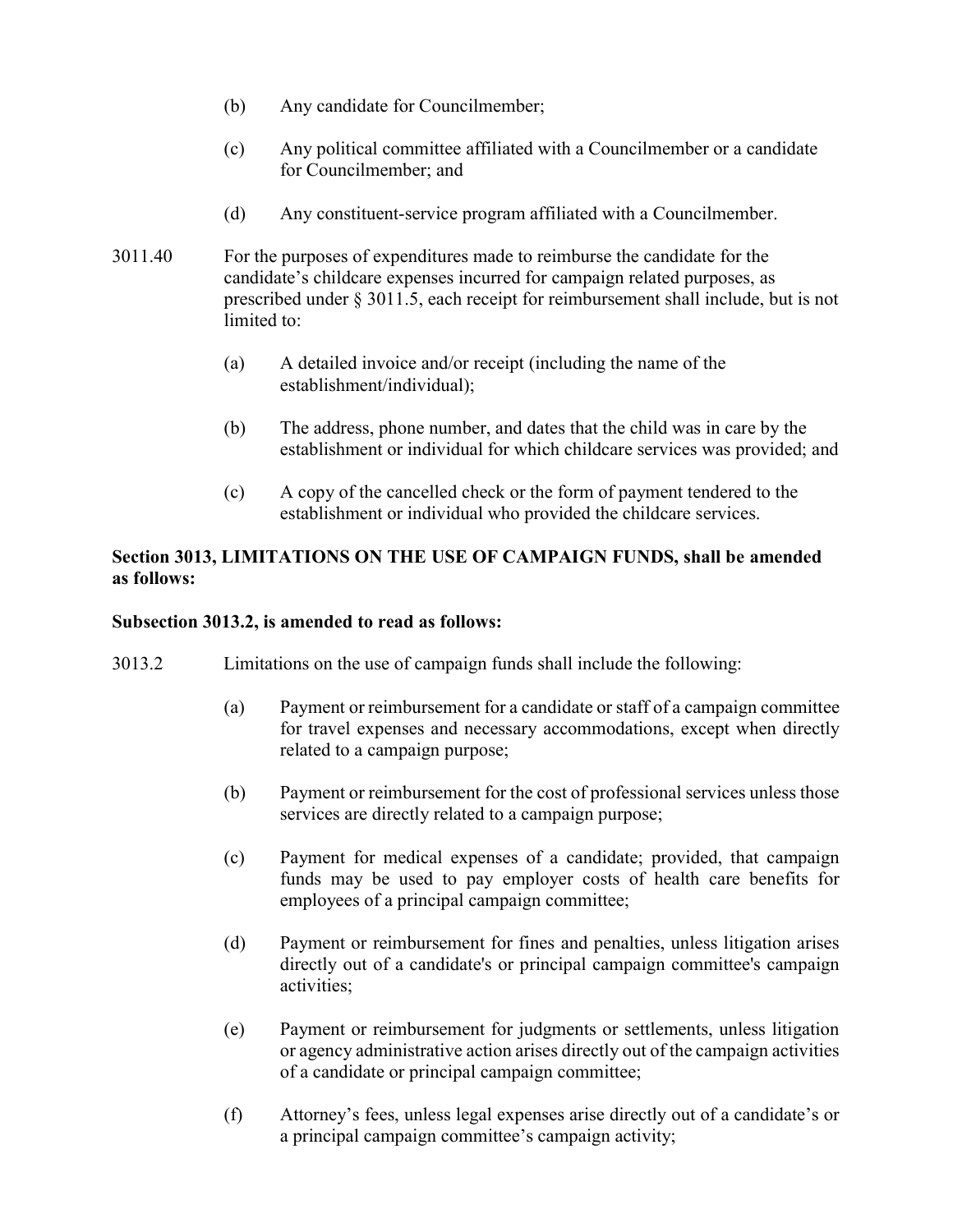- (g) Payment or reimbursement for the purchase or lease of personal property, unless the legal title resides in, or the lessee is, the principal campaign committee, and the use of the property is directly related to a campaign purpose;
- (h) Clothing, except for specialty clothing which is not suitable for everyday use, including, but not limited to, formal wear, if the attire is used in the campaign and is directly related to a campaign purpose;
- (i) The purchase or lease of a vehicle, unless the title or lease to the vehicle is held by the campaign committee and not the candidate, and the use of the vehicle is directly related to a campaign purpose; and
- (j) Compensation to a candidate for the performance of campaign activities, except for reimbursement of out-of-pocket expenses incurred for campaign purposes, including the candidate's childcare expenses.

# CHAPTER 33, PROHIBITION ON USE OF GOVERNMENT RESOURCES FOR CAM PAIGN-RELATED PURPOSES of Title 3 DCMR, ELECTIONS AND ETHICS, shall be amended as follows:

# Subsection 3301 PROHIBITION ON USE OF GOVERNMENT RESOURCES FOR CAMPAIGN-RELATED PURPOSES, shall be amended in its entirety, as follows:

- 3301.1 No District of Columbia government resources shall be used to support or oppose any of the following:
	- (a) A candidate for elected office, whether partisan or nonpartisan; or
	- (b) An initiative, referendum, or recall measure, or a charter amendment referendum.
- 3301.2 Resources of the District of Columbia government shall include, but not be limited to, the following:
	- (a) The personal services of employees during their hours of work; and
	- (b) Nonpersonal services.
- 3301.3 Nonpersonal services shall include, but not be limited to, the following:
	- (a) Supplies;
	- (b) Materials;
	- (c) Equipment;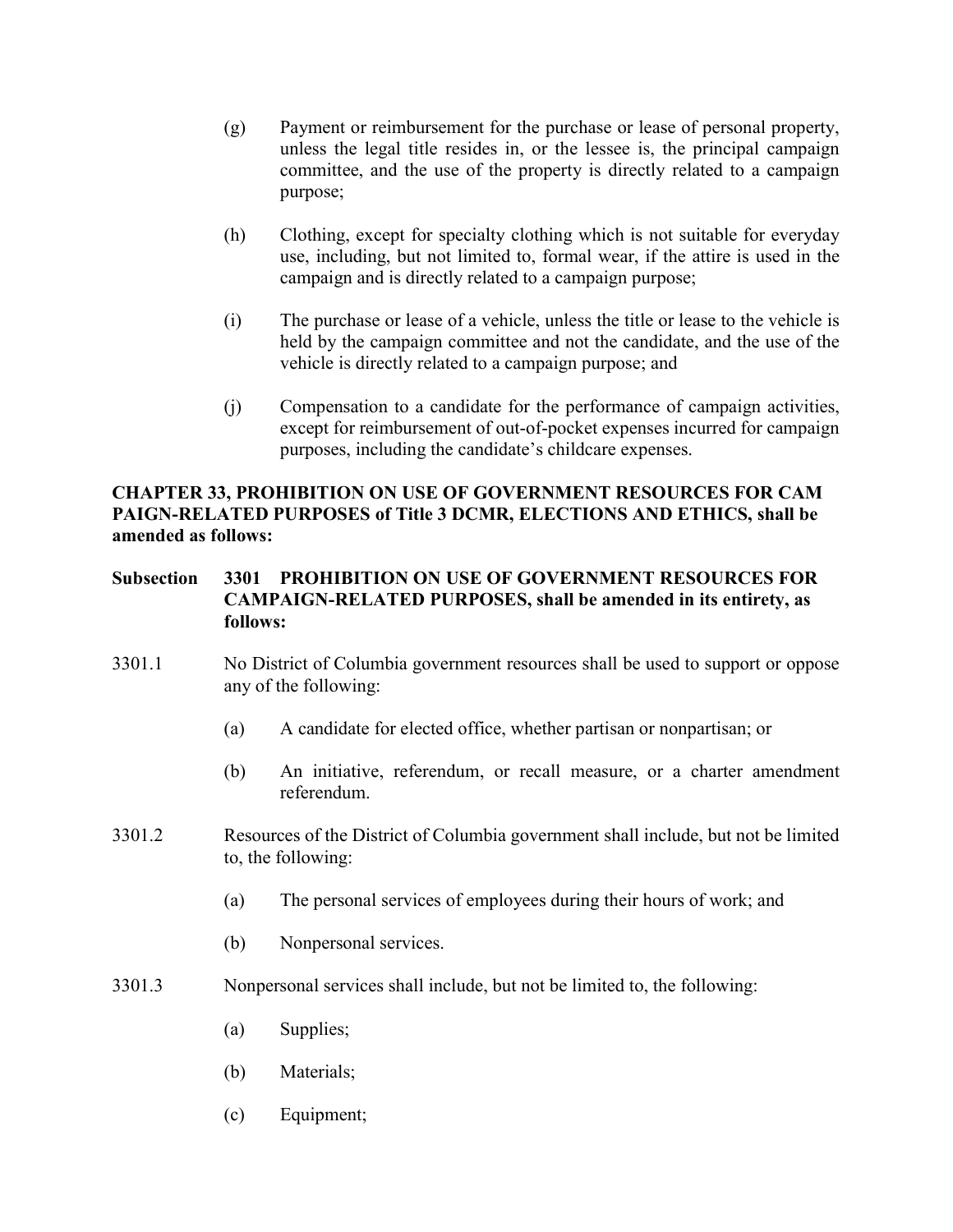- (d) Office space;
- (e) Facilities;
- (f) Utilities, for example, telephone, gas, and electric services; and
- (g) District government accounts, including, but not limited to the following:
	- (1) Email accounts;
	- (2) Social media accounts;
	- (3) Webpages; and
	- (4) Internet domains.
- 3301.4 Prohibited use, whether intended or unintended, of District government accounts, prescribed under  $\S 3301.3(g)$ , shall include, but not be limited to, the following:
	- (a) Linking to or sharing a link to an elected candidate's or political group's website, whether partisan or nonpartisan, advocating in support or opposition of the candidate elected for office or political group; or
	- (b) Tweeting or retweeting a link to an article of a candidate elected for office or political group, whether partisan or nonpartisan, in support or opposition to the candidate elected for office or political group, or
	- (c) Linking to or sharing a link to a post in a social media account of a candidate elected for office or a political group; and
	- (d) Posting a picture, photograph, or cartoon to a District government account of a candidate elected for office or political group, in support of opposition of the candidate or political group.
- 3301.5 With exception to the members of the ANC Commission, prohibition set forth in § 3301.3, shall not apply to the following public officials who may, as part of their official duties, express their views on a District of Columbia election:
	- (a) The Mayor;
	- (b) The Chairman of the Council;
	- (a) Each Member of the Council;
	- (b) The Attorney General;
	- (e) The President of the State Board of Education; and
	- (f) Each Member of the State Board of Education.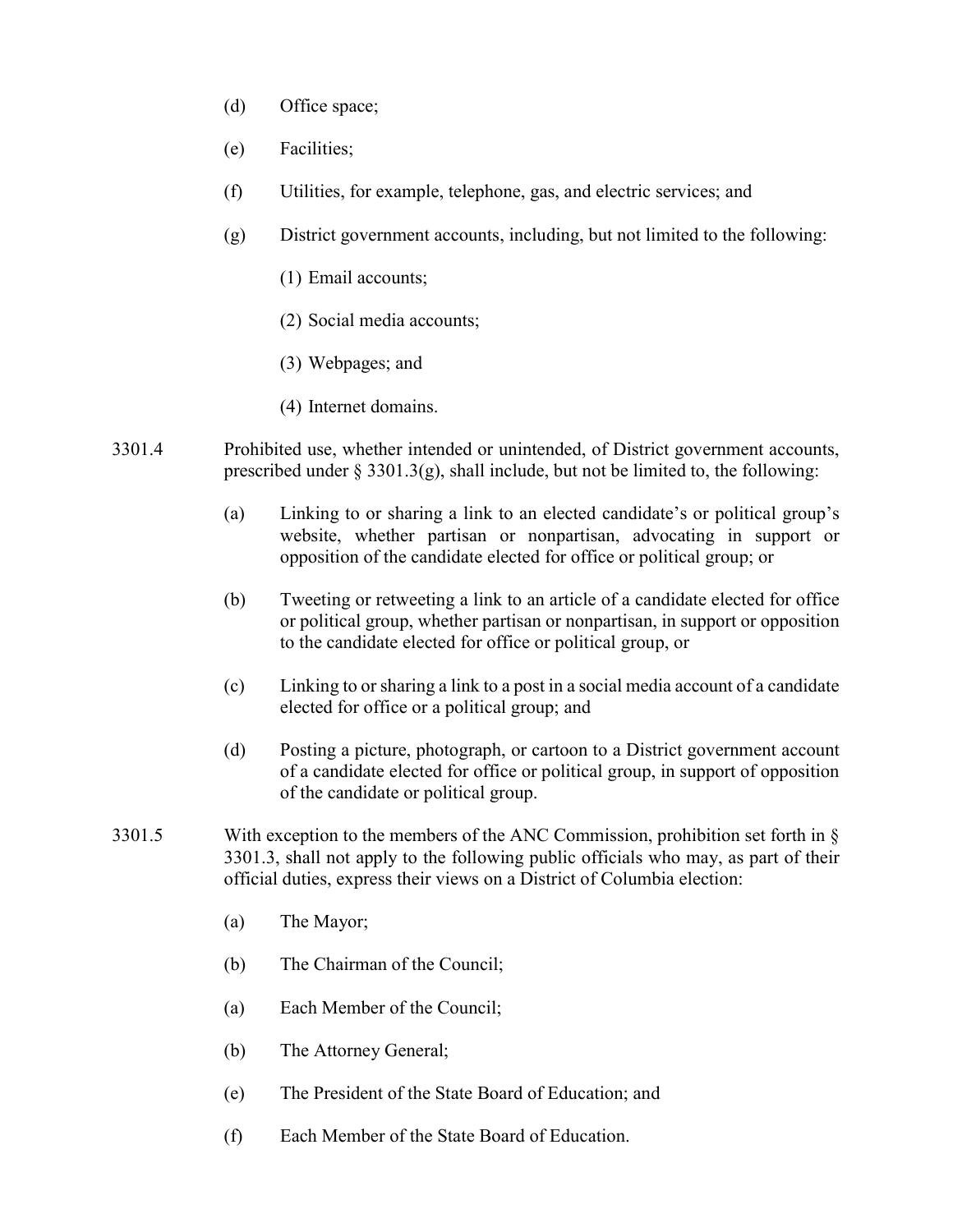# CHAPTER 37, INVESTIGATIONS AND HEARINGS, of Title 3 DCMR, ELECTIONS AND ETHICS, shall be amended as follows:

### SECTION 3711 SCHEDULE OF FINES is amended as follows:

#### Subsection 3711. 4 shall be amended in its entirety to read as follows:

- 3711.4 Fines for violations of the regulations and statutory provisions governing the Fair Elections Program shall be imposed, as follows:
	- (a) Accepting contribution in the form of cash in excess of one hundred dollars (\$100) or more: five hundred dollars (\$500);
	- (b) Accepting a contribution in excess of the contribution limitations: four thousand dollars (\$4,000);
	- (c) Accepting any contribution in excess of the aggregate limitations: four thousand dollars (\$4,000);
	- (d) Accepting contributions from prohibited sources: four thousand dollars (\$4,000);
	- (e) Accepting a contribution or making an expenditure while the office of treasurer is vacant: fifty dollars (\$50) per day;
	- (f) Accepting a loan in the form of a contribution in excess of the aggregate limitations: four thousand dollars (\$4,000);
	- (g) Failure to remit remaining funds in the participating candidate's campaign account for deposit to the Fair Election Fund: four thousand dollars (\$4,000);
	- (h) Failure to designate a principal campaign committee: fifty dollars (\$50) per day;
	- (i) Failure to designate a campaign depository: fifty dollars (\$50) per day;
	- (j) Failure to file a Fair Elections Program Statement of Registration: fifty dollars (\$50) per day;
	- (k) Failure to file a Statement of Organization for Principal Campaign Committee: fifty dollars (\$50) per day;
	- (l) Failure to file a Fair Elections Program Report of Receipts & Expenditures: fifty dollars (\$50) per day;
	- (m) Failure to place identification notice/identity of a sponsor on campaign literature: five hundred dollars (\$500);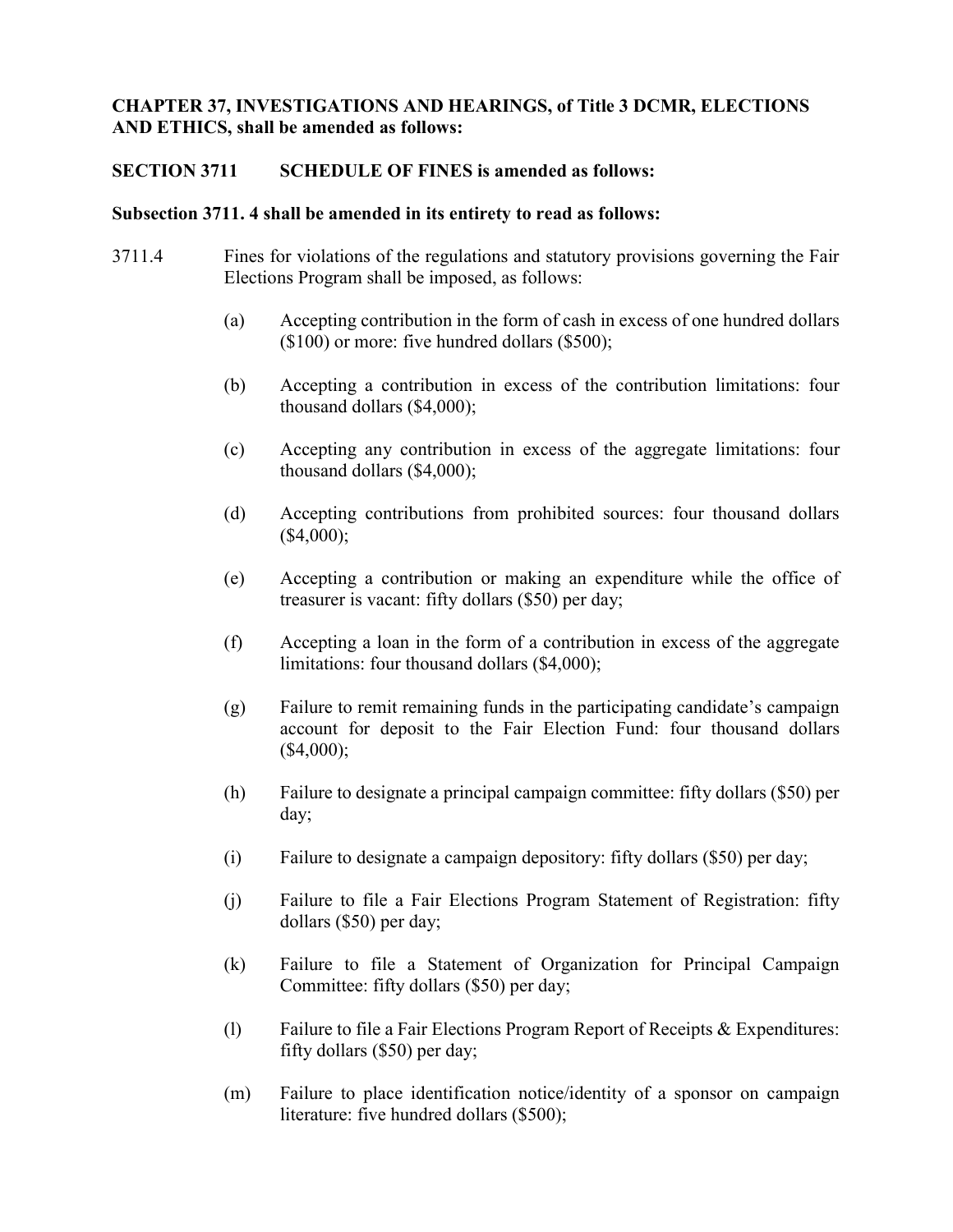- (n) Failure to return any unexpended base amount payments and/or matching payments to the Fair Elections Program: four thousand dollars (\$4,000);
- (o) Failure to donate campaign-purchased equipment valued \$50 or more: four thousand dollars (\$4,000);
- (p) Failure to file additional information requested by the Director: fifty dollars (\$50) per day;
- (q) Failure to disclose/amend required information on reports and statements: fifty dollars (\$50) per day;
- (r) Failure to file a Statement of Acceptance of Position of Chairperson: fifty dollars (\$50) per day;
- (s) Failure to file a Statement of Withdrawal of Candidate, Treasurer, or Chairperson: fifty dollars (\$50) per day;
- (t) Failure to file a Statement of Committee Termination: fifty dollars (\$50) per day;
- (u) Failure to file a Statement of Acceptance of Position of Treasurer: fifty dollars (\$50) per day;
- (v) Failure to maintain records required under § 3400.2: four thousand dollars (\$4,000);
- (w) Failure to attend mandatory in-person training: fifty dollars (\$50) per day;
- (x) Failure to participate in the debate requirement: four thousand dollars (\$4,000)
- (y) Failure to comply with the Fair Elections requirements: four thousand dollars (\$4,000);
- (z) Making a contribution of personal funds in excess of aggregate limitations: four thousand dollars (\$4,000);
- (aa) Making expenditures for any purpose prohibited under § 4209: four thousand dollars (\$4,000);
- (bb) Making a contribution deposit into an account not designated as a campaign depository: four thousand dollars (\$4,000);
- (cc) Making a contribution loan or transfer of funds to another candidate's political committee or to a political action committee: four thousand dollars (\$4,000);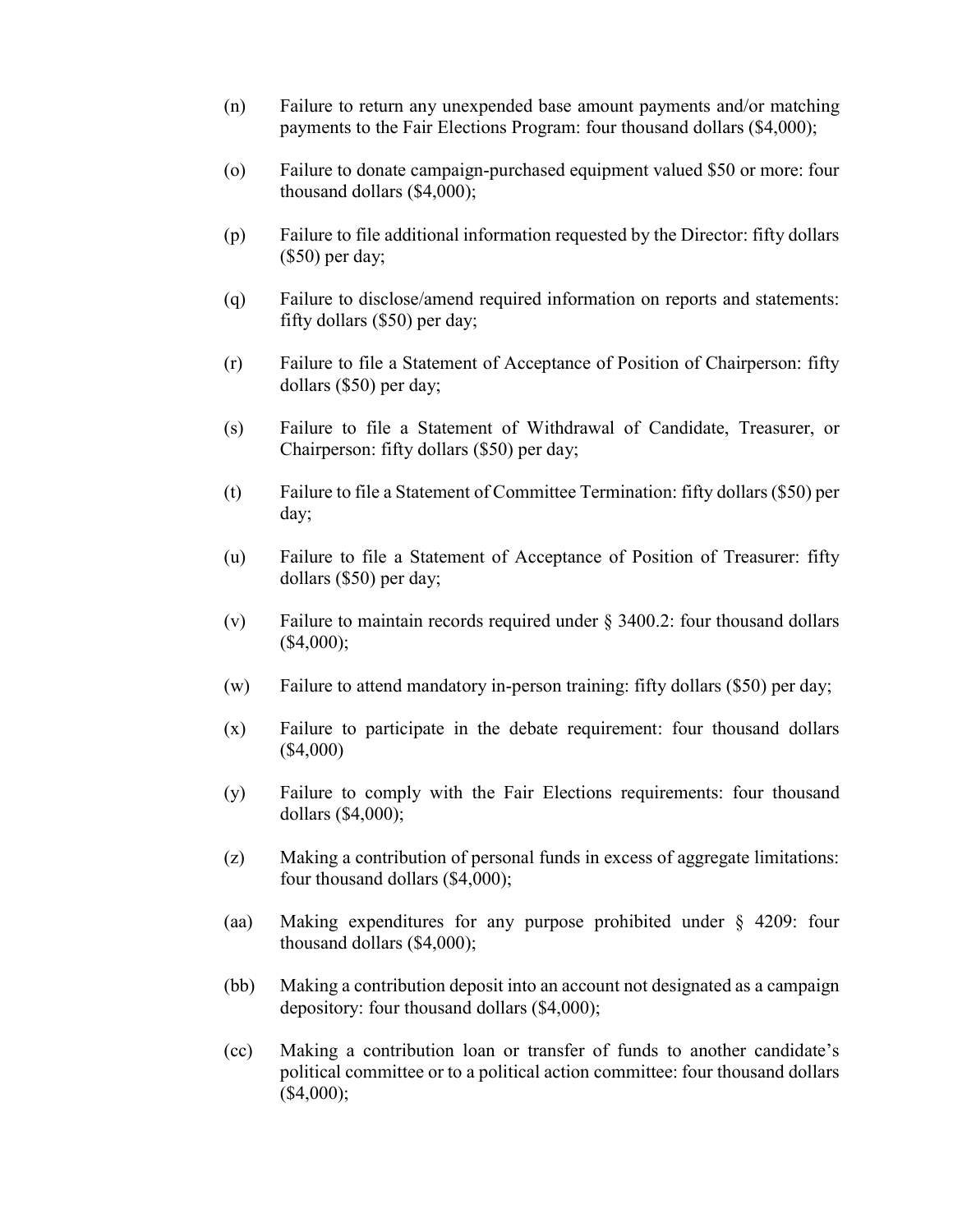- (dd) Using District of Columbia government resources for campaign-related activities: four thousand dollars (\$4,000);
- (ee) Failure to timely file the Fair Elections Program Request to Rescind Certification: fifty dollars (\$50) per day;
- (ff) Failure to donate campaign-purchased equipment in accordance with  $\S$ 4211.4: four thousand dollars (\$4,000); and
- (gg) Using withheld public funds for any purposes not authorized under § 4711.6: four thousand dollars (\$4,000).

# CHAPTER 42, THE FAIR ELECTIONS PROGRAM, OF TITLE 3 DCMR, ELECTIONS AND ETHICS, is amended as follows:

#### SECTION 4202, MANDATORY TRAINING, shall be amended in its entirety, as follows:

- 4202.1 The candidate for public office and the treasurer of any political committee, political action committee, or independent expenditure committee shall appear inperson at the Office of Campaign Finance to attend a training program conducted by the Director.
- 4202.2 Training shall be conducted in-person, or during a period of time for which the Mayor has declared a public health emergency pursuant to D.C. Official Code § 7-2034.01. or online. At the discretion of the Director, the Office of Campaign Finance may provide online training materials to supplement the in-person training program.
- 4202.3 Such training shall include content on the Fair Elections Program and the requirements under this section pertaining to business contributors, including their affiliated entities, and covered contractors.
- 4202.4 Each candidate shall attend the Office of Campaign Finance training program within fifteen (15) calendar days of submitting the Statement of Candidacy form in accordance with  $\S 4201$ , or as otherwise scheduled by the Office of Campaign Finance.
- 4202.5 The treasurer of the candidate's principal campaign committee shall attend the Office of Campaign Finance training program within fifteen (15) calendar days of submitting the Statement of Acceptance of Treasurer form in accordance with § 4203.9, or as otherwise scheduled by the Office of Campaign Finance.
- 4202.6 Each candidate and treasurer participating in the Office of Campaign Finance training program shall demonstrate completion by oath or affirmation to follow the District's campaign finance laws developed by the Director of Campaign Finance.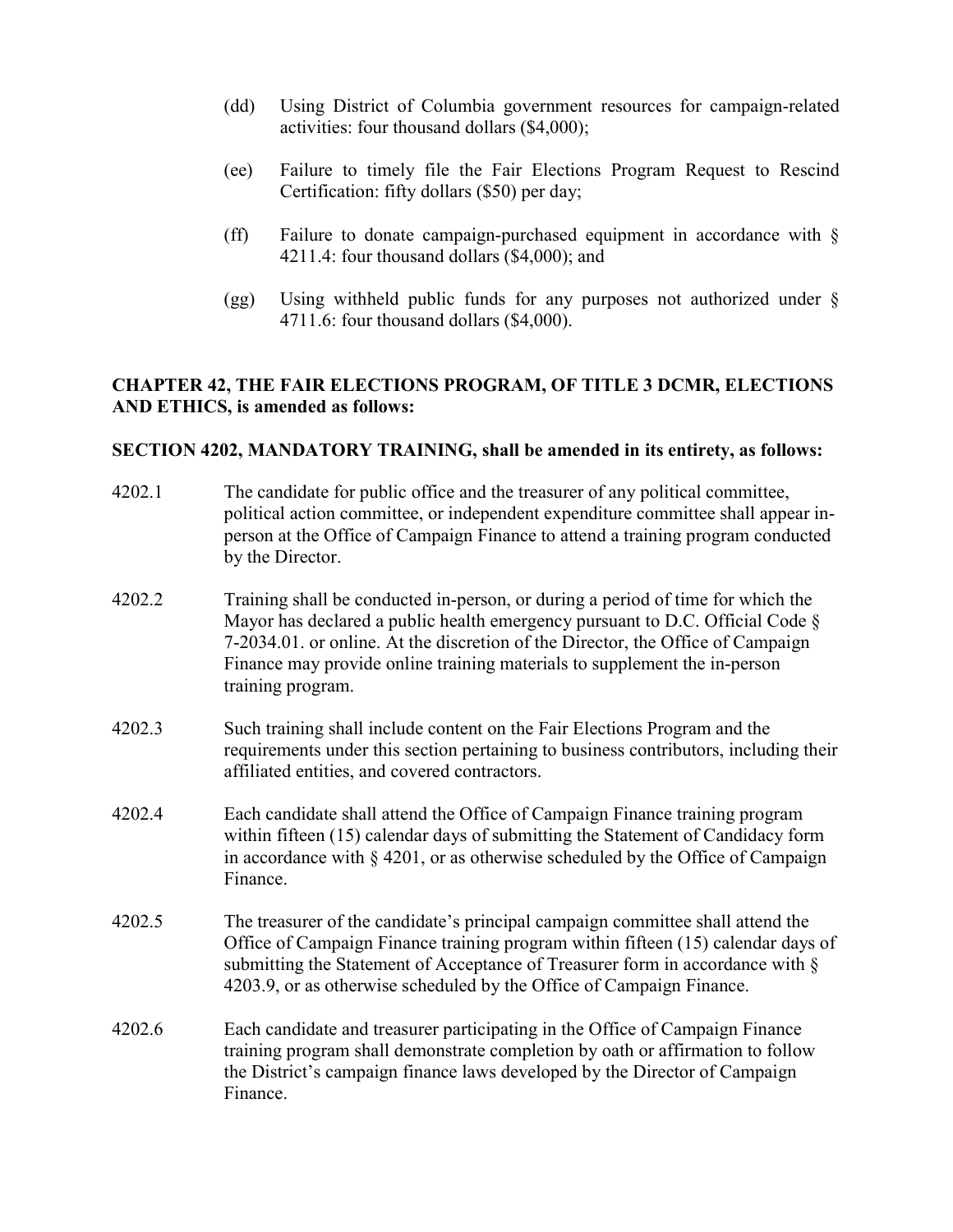4202.7 The names of the participants and those participants who have not completed the training shall be prominently displayed on the website of the Office of Campaign Finance.

# SECTION 4208, MATCHING PAYMENTS FOR QUALIFIED SMALL-DOLLAR CONTRIBUTIONS, is amended as follows:

#### Subsections 4208.2, 4208.4, 4208.7 and 4208.9, shall be amended to read as follows:

- 4208.2 After the candidate is certified as a participating candidate, the candidate shall receive matching payments from the Fair Elections Fund for the qualified smalldollar contributions from individual District residents that the candidate received in that election cycle before certification and after certification, in an amount equal to five hundred percent (500%) of the amount of the qualified small-dollar contributions, subject to § 4208.4 of this chapter.
- 4208.4 The maximum amount participating candidates may receive in matching payments, shall be:
	- (a) For candidates for Mayor and Council Chairman, one hundred ten percent (110%) of the average expenditures per election cycle of all candidates who were elected who were elected Mayor and Council Chairman, in the prior four (4) general election cycles for Mayor and Council Chairman;
	- (b) For candidates for Attorney General, 110% of the average expenditures per election cycle of all candidates who were elected Attorney General in all prior general elections for Attorney General, until such time as four (4) election cycles have been held, after which time, 110% of the average expenditures per election cycle of candidates who were elected Attorney General, in the prior four (4) general election cycles for Attorney General;
	- (c) For candidates for At-Large or Ward Councilmember, 110% of the average expenditures per election cycle of all candidates who were elected for At-Large or Ward Councilmember, in the prior two (2) general election cycles, for At-Large or Ward Councilmember; and
	- (d) For candidates for At-Large or Ward member of the State Board of Education, 110% of the average expenditures per election cycle of all candidates who were elected for At-Large or Ward member of the State Board of Education, in the prior two (2) general election cycles for At-Large or Ward member of the State Board of Education.
- 4208.7 Payments shall be made no later than five (5) business days after receipt of the participating candidate's R&E Report filed with the OCF in accordance with § 4212 and § 4213, the Director of Campaign Finance shall direct the Office of the Chief Financial Officer to disburse payments under this section. The Office of the Chief Financial Officer shall disburse the payments with in five (5) business days after receiving direction to do so from the Director.